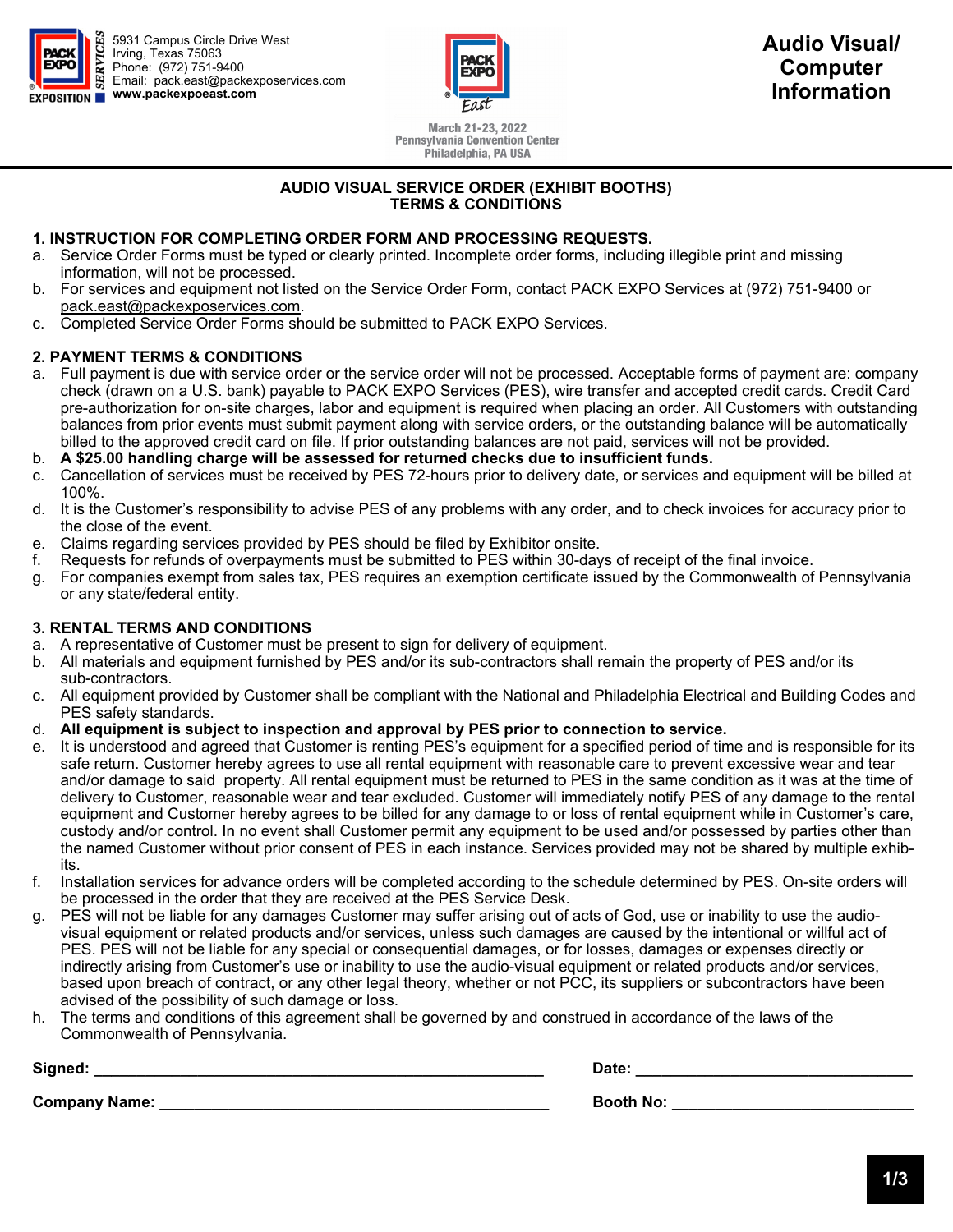

5931 Campus Circle Drive West Irving, Texas 75063 Phone: (972) 751-9400 Email: pack.east@packexposervices.com **www.packexpoeast.com** 

ALL PRICING IS FOR THE LENGTH OF THE SHOW. Audio Visual and Computer Rental Packages



March 21-23, 2022 **Pennsylvania Convention Center** 

# **Audio Visual/ Computer Rental**

**Discount Deadline: February 7, 2022 (excludes labor)** 

|                                                                                                                                                                                                                                                                                                                                                                                                                                                                                                                                                                                             |                 | Philadelphia, PA USA                     |          |                         |                         | (excludes labor) |
|---------------------------------------------------------------------------------------------------------------------------------------------------------------------------------------------------------------------------------------------------------------------------------------------------------------------------------------------------------------------------------------------------------------------------------------------------------------------------------------------------------------------------------------------------------------------------------------------|-----------------|------------------------------------------|----------|-------------------------|-------------------------|------------------|
| No equipment will be left in unattended booths. Delivery of equipment to your booth will begin on Friday, February 28, 2020.<br>Failure to receive equipment at scheduled time will result in an additional delivery charge.<br>Friday, March 18<br>Please select date of delivery:<br>Saturday, March 19<br>**Sunday, Mar. 20<br>** 8:00 am - 12:00 Noon Slots Only<br>Please select time of delivery:<br>8:00 - 10:00 am<br>10:00 am - 12:00 pm<br>$1:00 - 3:00$ pm<br>$3:00 - 5:00$ pm<br>Does your monitor require audio?<br>No.<br>Yes<br><b>Cell Phone#</b><br><b>Onsite Contact:</b> |                 |                                          |          |                         |                         |                  |
|                                                                                                                                                                                                                                                                                                                                                                                                                                                                                                                                                                                             |                 |                                          | Quantity | <b>Advanced</b><br>Rate | <b>Standard</b><br>Rate | <b>Total</b>     |
|                                                                                                                                                                                                                                                                                                                                                                                                                                                                                                                                                                                             | Presentation    | 6' Tripod Screen                         | X.       | \$<br>82.50             | \$<br>117.90<br>$=$     |                  |
|                                                                                                                                                                                                                                                                                                                                                                                                                                                                                                                                                                                             | Equipment       | 8' Tripod Screen                         | X.       | \$.<br>124.30           | $$177.60 =$             |                  |
|                                                                                                                                                                                                                                                                                                                                                                                                                                                                                                                                                                                             |                 | Projection Video Cart w/ Drape           |          |                         |                         |                  |
|                                                                                                                                                                                                                                                                                                                                                                                                                                                                                                                                                                                             |                 | (Select 32" _____ or 54" ____)           | X.       | 69.30<br>\$             | $99.00 =$<br>S.         |                  |
|                                                                                                                                                                                                                                                                                                                                                                                                                                                                                                                                                                                             |                 | Flipchart w/ Markers and Pad             | X.       | 82.50                   | \$<br>$117.90 =$        |                  |
|                                                                                                                                                                                                                                                                                                                                                                                                                                                                                                                                                                                             |                 |                                          |          |                         |                         |                  |
|                                                                                                                                                                                                                                                                                                                                                                                                                                                                                                                                                                                             | <b>LCD Flat</b> | 32" HD Flat Panel Display (Data & Video) | X.       | 335.50<br>\$            | $479.30 =$<br>\$        |                  |
|                                                                                                                                                                                                                                                                                                                                                                                                                                                                                                                                                                                             |                 | 40" HD Flat Panel Display (Data & Video) | X.       | \$<br>588.50            | $$840.75 =$             |                  |
|                                                                                                                                                                                                                                                                                                                                                                                                                                                                                                                                                                                             | Panel           | 55" HD Flat Panel Display (Data & Video) | X.       | \$<br>819.50            | \$1,170.75              |                  |
|                                                                                                                                                                                                                                                                                                                                                                                                                                                                                                                                                                                             | <b>Displays</b> | 75" HD Flat Panel Display (Data & Video) | X.       | \$1,413.50              | $$2,019.30 =$           |                  |
|                                                                                                                                                                                                                                                                                                                                                                                                                                                                                                                                                                                             |                 | Floor Stand _____ or Table Top Stand _   | X.       | \$<br>137.50            | $$196.45 =$             |                  |
|                                                                                                                                                                                                                                                                                                                                                                                                                                                                                                                                                                                             |                 | <b>Wall Mounting</b>                     | X.       |                         | Please call for quote.  |                  |
|                                                                                                                                                                                                                                                                                                                                                                                                                                                                                                                                                                                             |                 |                                          |          |                         |                         |                  |

Exhibitors can install monitors and A/V equipment that is not rented as long as you are a full-time employee of the booth. Wall mounting or complex sets will incur additional labor charges. If required to mount a monitor above 5' from the floor, additional labor will be applied. PES is **NOT** responsible for attaching the hardware to the structure. Please insure the hardware is attached to the structure **PRIOR** to your installation.

### **Labor Rates:**

Overtime labor rates will be charged after 4:30 pm daily and all day Saturday. Double Time labor rates will be charged after 8:30 pm daily, and all day Sunday.<br>ST - \$189.75/ hr. 67

ST - \$189.75/ hr. OT - \$280.50/ hr. DT - \$371.30/ hr.

**Cancellation Policy: All cancellations must be submitted in writing.** Cancellations received on or after March 7, 2022, are subject to a charge of 50% of the order total. Cancellations received after March 13, 2022, will be billed at 100%. Refer to full terms and conditions on page 1 of this section.

| <b>ADDITIONAL INFORMATION</b>                            | <b>CALCULATING YOUR TOTAL</b>              |     |
|----------------------------------------------------------|--------------------------------------------|-----|
| Can't find it? Please call your Customer Account Manager | <b>Equipment Subtotal</b>                  |     |
| (CAM) with any questions, needs or for labor estimates.  | Taxes & Fees Multiplied by 8%              |     |
| List AV equipment/sources you will bring to the show:    | 30% Service Charge                         |     |
|                                                          | (includes delivery, install and dismantle) |     |
|                                                          | <b>TOTAL</b>                               |     |
|                                                          |                                            |     |
| <b>Exhibiting Company:</b>                               | Booth Number:                              |     |
| Print Name:                                              | Date:                                      |     |
| Authorizer's Signature:                                  |                                            | 2/3 |